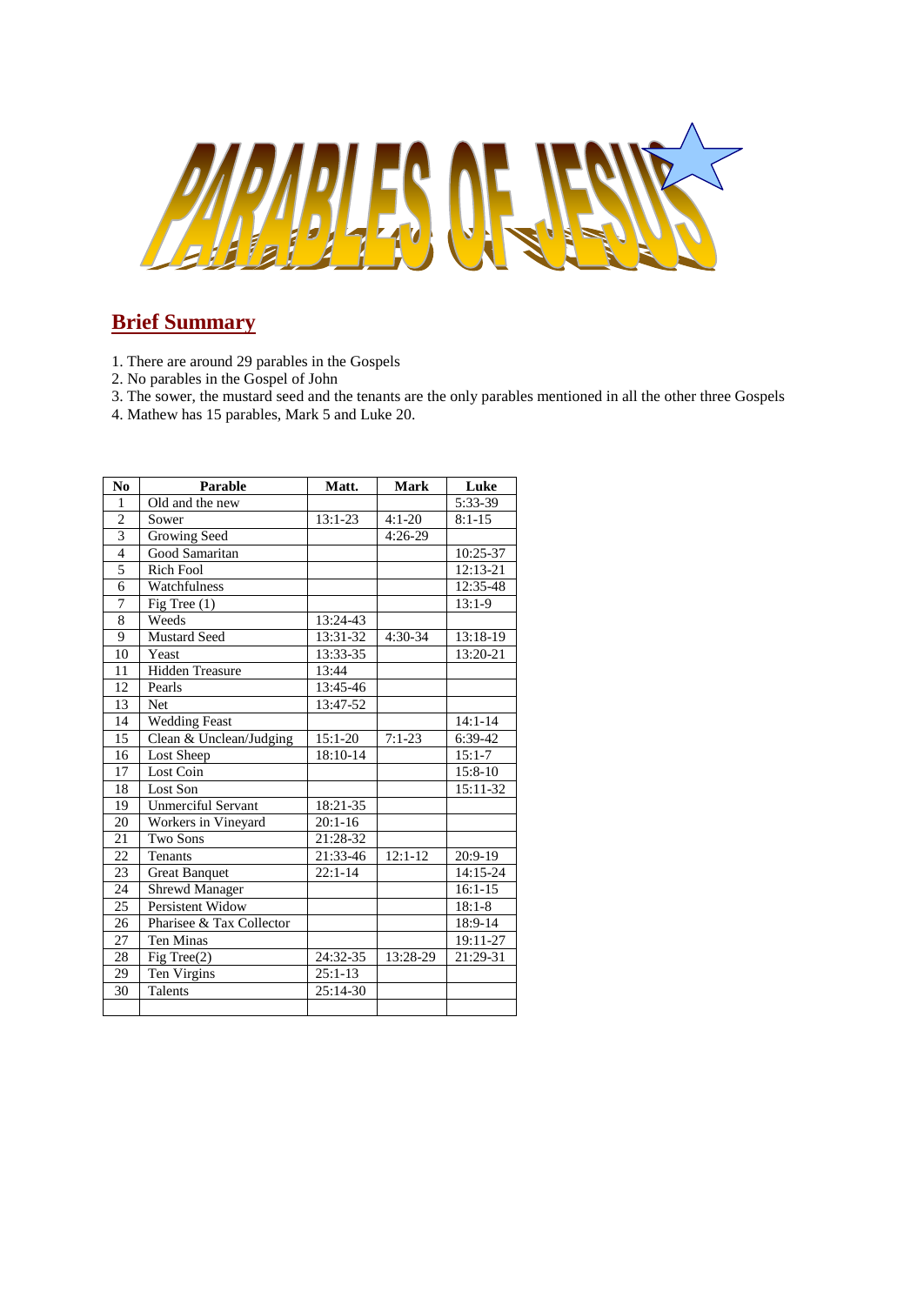## **1. The old and the new**

#### *Luke 5:33-39*

33 They said to him, "John's disciples often fast and pray, and so do the disciples of the Pharisees, but yours go on eating and drinking."

34 Jesus answered, "Can you make the guests of the bridegroom fast while he is with them?

35 But the time will come when the bridegroom will be taken from them; in those days they will fast."

36 He told them this parable: "No one tears a patch from a new garment and sews it on an old one. If he does, he will have torn the new garment, and the patch from the new will not match the old.

37 And no one pours new wine into old wineskins. If he does, the new wine will burst the skins, the wine will run out and the wineskins will be ruined.

38 No, new wine must be poured into new wineskins.

39 And no one after drinking old wine wants the new, for he says, 'The old is better.'"

## **2. The Blind Man**

### *Luke 6:37-42*

37 "Do not judge, and you will not be judged. Do not condemn, and you will not be condemned. Forgive, and you will be forgiven.

38 Give, and it will be given to you. A good measure, pressed down, shaken together and running over, will be poured into your lap. For with the measure you use, it will be measured to you."

39 He also told them this parable: "Can a blind man lead a blind man? Will they not both fall into a pit?

40 A student is not above his teacher, but everyone who is fully trained will be like his teacher.

41 "Why do you look at the speck of sawdust in your brother's eye and pay no attention to the plank in your own eye?

42 How can you say to your brother, 'Brother, let me take the speck out of your eye,' when you yourself fail to see the plank in your own eye? You hypocrite, first take the plank out of your eye, and then you will see clearly to remove the speck from your brother's eye.

## **3. The Sower**

### *Matt. 13:1-23*

13:1 That same day Jesus went out of the house and sat by the lake.

2 Such large crowds gathered around him that he got into a boat and sat in it, while all the people stood on the shore.

3 Then he told them many things in parables, saying: "A farmer went out to sow his seed.

4 As he was scattering the seed, some fell along the path, and the birds came and ate it up.

5 Some fell on rocky places, where it did not have much soil. It sprang up quickly, because the soil was shallow.

6 But when the sun came up, the plants were scorched, and they withered because they had no root.

7 Other seed fell among thorns, which grew up and choked the plants.

8 Still other seed fell on good soil, where it produced a crop--a hundred, sixty or thirty times what was sown.

9 He who has ears, let him hear."

10 The disciples came to him and asked, "Why do you speak to the people in parables?"

11 He replied, "The knowledge of the secrets of the kingdom of heaven has been given to you, but not to them.

12 Whoever has will be given more, and he will have an abundance. Whoever does not have, even what he has will be taken from him.

13 This is why I speak to them in parables: "Though seeing, they do not see; though hearing, they do not hear or understand.

14 In them is fulfilled the prophecy of Isaiah: "'You will be ever hearing but never understanding; you will be ever seeing but never perceiving.

15 For this people's heart has become calloused; they hardly hear with their ears, and they have closed their eyes. Otherwise they might see with their eyes, hear with their ears, understand with their hearts and turn, and I would heal them.'

16 But blessed are your eyes because they see, and your ears because they hear.

17 For I tell you the truth, many prophets and righteous men longed to see what you see but did not see it, and to hear what you hear but did not hear it.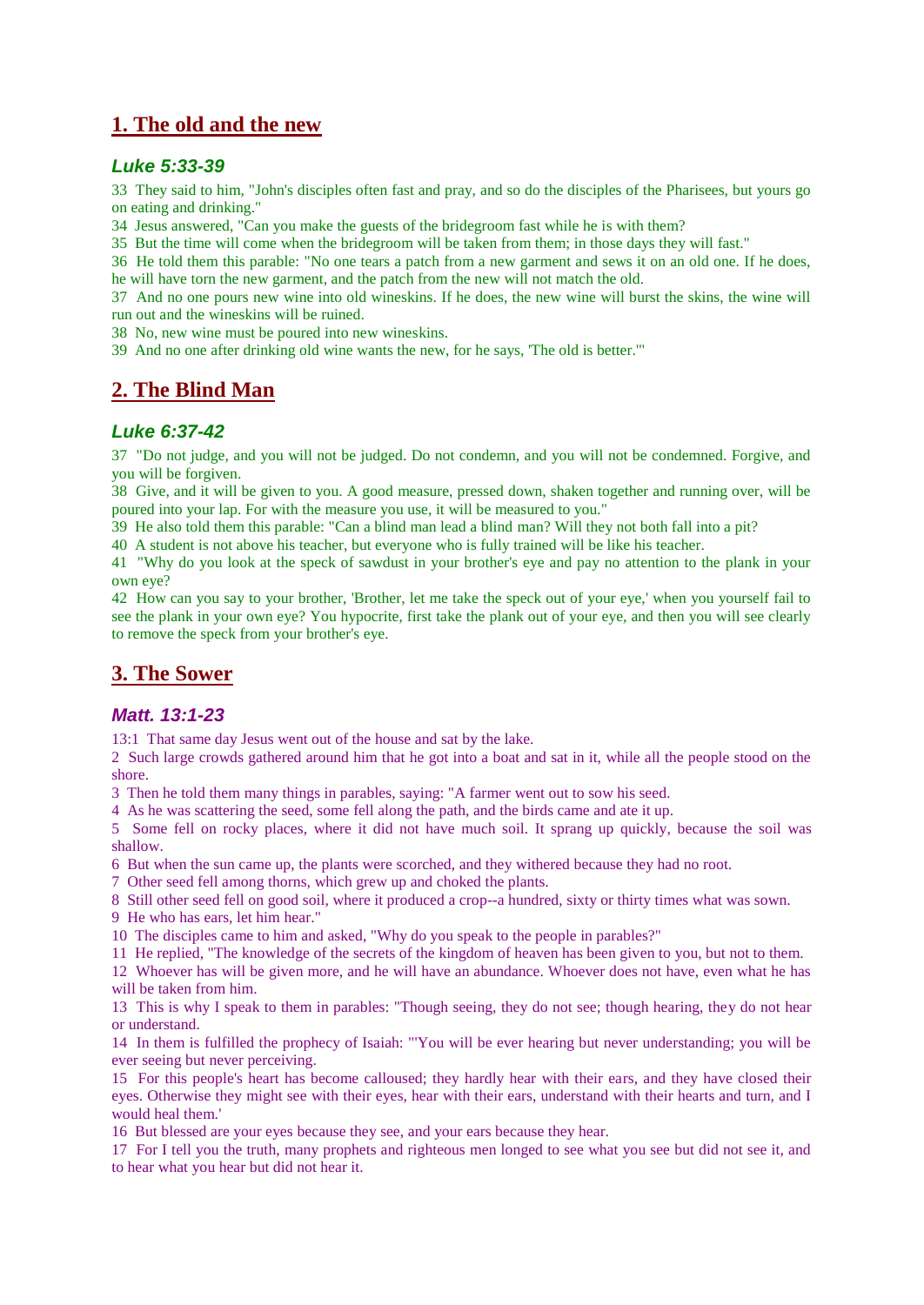18 "Listen then to what the parable of the sower means:

19 When anyone hears the message about the kingdom and does not understand it, the evil one comes and snatches away what was sown in his heart. This is the seed sown along the path.

20 The one who received the seed that fell on rocky places is the man who hears the word and at once receives it with joy.

21 But since he has no root, he lasts only a short time. When trouble or persecution comes because of the word, he quickly falls away.

22 The one who received the seed that fell among the thorns is the man who hears the word, but the worries of this life and the deceitfulness of wealth choke it, making it unfruitful.

23 But the one who received the seed that fell on good soil is the man who hears the word and understands it. He produces a crop, yielding a hundred, sixty or thirty times what was sown."

#### *Mark 4:1-20*

1 Again Jesus began to teach by the lake. The crowd that gathered around him was so large that he got into a boat and sat in it out on the lake, while all the people were along the shore at the water's edge.

2 He taught them many things by parables, and in his teaching said:

3 "Listen! A farmer went out to sow his seed.

4 As he was scattering the seed, some fell along the path, and the birds came and ate it up.

5 Some fell on rocky places, where it did not have much soil. It sprang up quickly, because the soil was shallow.

6 But when the sun came up, the plants were scorched, and they withered because they had no root.

7 Other seed fell among thorns, which grew up and choked the plants, so that they did not bear grain.

8 Still other seed fell on good soil. It came up, grew and produced a crop, multiplying thirty, sixty, or even a hundred times."

9 Then Jesus said, "He who has ears to hear, let him hear."

10 When he was alone, the Twelve and the others around him asked him about the parables.

11 He told them, "The secret of the kingdom of God has been given to you. But to those on the outside everything is said in parables

12 so that, "'they may be ever seeing but never perceiving, and ever hearing but never understanding; otherwise they might turn and be forgiven!'"

13 Then Jesus said to them, "Don't you understand this parable? How then will you understand any parable?

14 The farmer sows the word.

15 Some people are like seed along the path, where the word is sown. As soon as they hear it, Satan comes and takes away the word that was sown in them.

16 Others, like seed sown on rocky places, hear the word and at once receive it with joy.

17 But since they have no root, they last only a short time. When trouble or persecution comes because of the word, they quickly fall away.

18 Still others, like seed sown among thorns, hear the word;

19 but the worries of this life, the deceitfulness of wealth and the desires for other things come in and choke the word, making it unfruitful.

20 Others, like seed sown on good soil, hear the word, accept it, and produce a crop--thirty, sixty or even a hundred times what was sown."

#### *Luke 8:1-15*

1 After this, Jesus traveled about from one town and village to another, proclaiming the good news of the kingdom of God. The Twelve were with him,

2 and also some women who had been cured of evil spirits and diseases: Mary (called Magdalene) from whom seven demons had come out;

3 Joanna the wife of Cuza, the manager of Herod's household; Susanna; and many others. These women were helping to support them out of their own means.

4 While a large crowd was gathering and people were coming to Jesus from town after town, he told this parable:

5 "A farmer went out to sow his seed. As he was scattering the seed, some fell along the path; it was trampled on, and the birds of the air ate it up.

6 Some fell on rock, and when it came up, the plants withered because they had no moisture.

7 Other seed fell among thorns, which grew up with it and choked the plants.

8 Still other seed fell on good soil. It came up and yielded a crop, a hundred times more than was sown." When he said this, he called out, "He who has ears to hear, let him hear."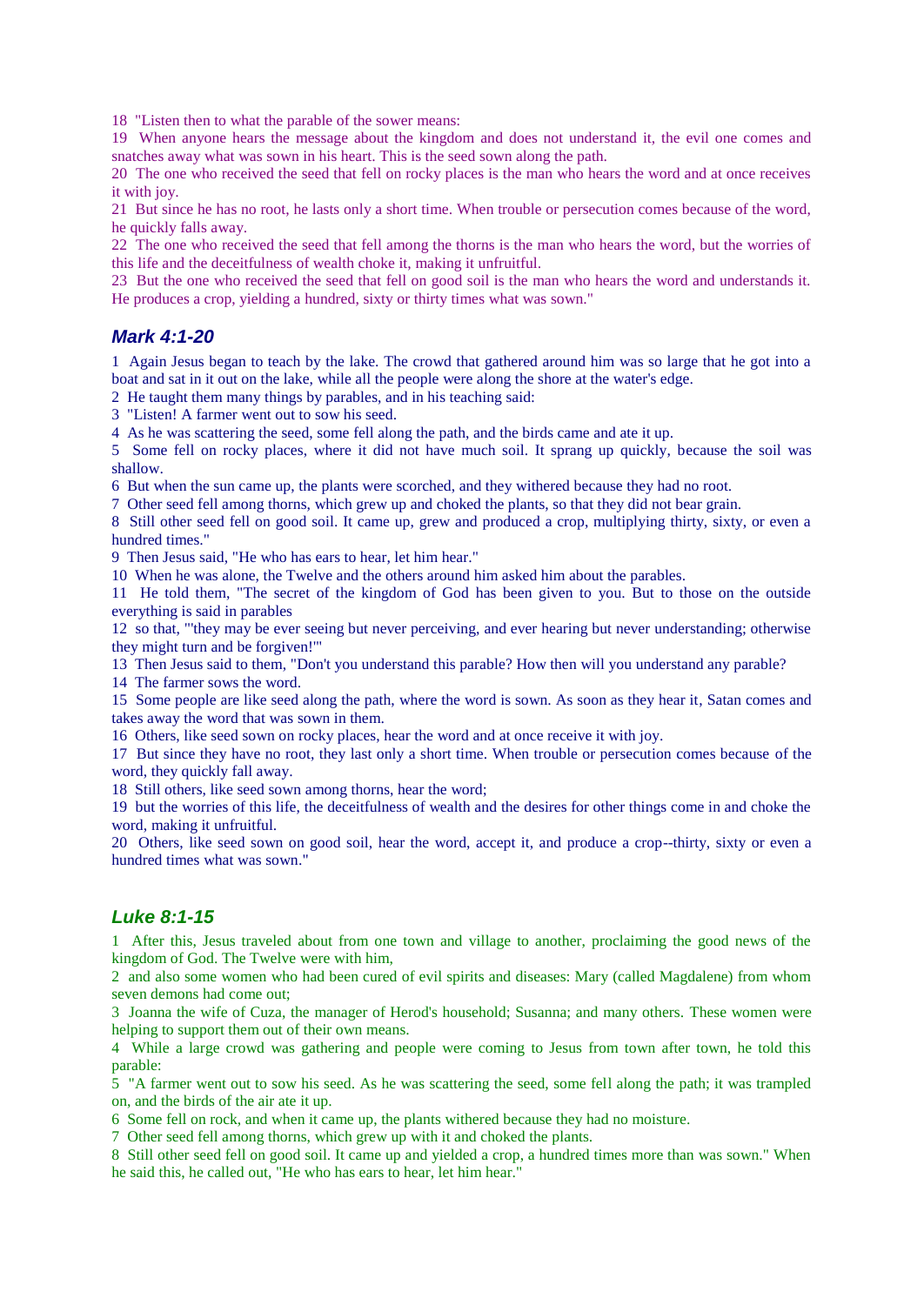9 His disciples asked him what this parable meant.

10 He said, "The knowledge of the secrets of the kingdom of God has been given to you, but to others I speak in parables, so that, "'though seeing, they may not see; though hearing, they may not understand.'

11 "This is the meaning of the parable: The seed is the word of God.

12 Those along the path are the ones who hear, and then the devil comes and takes away the word from their hearts, so that they may not believe and be saved.

13 Those on the rock are the ones who receive the word with joy when they hear it, but they have no root. They believe for a while, but in the time of testing they fall away.

14 The seed that fell among thorns stands for those who hear, but as they go on their way they are choked by life's worries, riches and pleasures, and they do not mature.

15 But the seed on good soil stands for those with a noble and good heart, who hear the word, retain it, and by persevering produce a crop.

### **4. The Growing Seed**

#### *Mark 4:26-29*

26 He also said, "This is what the kingdom of God is like. A man scatters seed on the ground.

27 Night and day, whether he sleeps or gets up, the seed sprouts and grows, though he does not know how.

28 All by itself the soil produces grain--first the stalk, then the head, then the full kernel in the head.

29 As soon as the grain is ripe, he puts the sickle to it, because the harvest has come."

## **5. The Good Samaritan**

### *Luke 10:25-37*

25 On one occasion an expert in the law stood up to test Jesus. "Teacher," he asked, "what must I do to inherit eternal life?"

26 "What is written in the Law?" he replied. "How do you read it?"

27 He answered: "'Love the Lord your God with all your heart and with all your soul and with all your strength and with all your mind' ; and, 'Love your neighbor as yourself.'"

28 "You have answered correctly," Jesus replied. "Do this and you will live."

29 But he wanted to justify himself, so he asked Jesus, "And who is my neighbor?"

30 In reply Jesus said: "A man was going down from Jerusalem to Jericho, when he fell into the hands of robbers. They stripped him of his clothes, beat him and went away, leaving him half dead.

31 A priest happened to be going down the same road, and when he saw the man, he passed by on the other side.

32 So too, a Levite, when he came to the place and saw him, passed by on the other side.

33 But a Samaritan, as he traveled, came where the man was; and when he saw him, he took pity on him.

34 He went to him and bandaged his wounds, pouring on oil and wine. Then he put the man on his own donkey, took him to an inn and took care of him.

35 The next day he took out two silver coins and gave them to the innkeeper. 'Look after him,' he said, 'and when I return, I will reimburse you for any extra expense you may have.'

36 "Which of these three do you think was a neighbor to the man who fell into the hands of robbers?"

37 The expert in the law replied, "The one who had mercy on him." Jesus told him, "Go and do likewise."

### **6. The Rich Fool**

#### *Luke 12:13-21*

13 Someone in the crowd said to him, "Teacher, tell my brother to divide the inheritance with me."

14 Jesus replied, "Man, who appointed me a judge or an arbiter between you?"

15 Then he said to them, "Watch out! Be on your guard against all kinds of greed; a man's life does not consist in the abundance of his possessions."

16 And he told them this parable: "The ground of a certain rich man produced a good crop.

17 He thought to himself, 'What shall I do? I have no place to store my crops.'

18 "Then he said, 'This is what I'll do. I will tear down my barns and build bigger ones, and there I will store all my grain and my goods.

19 And I'll say to myself, "You have plenty of good things laid up for many years. Take life easy; eat, drink and be merry."'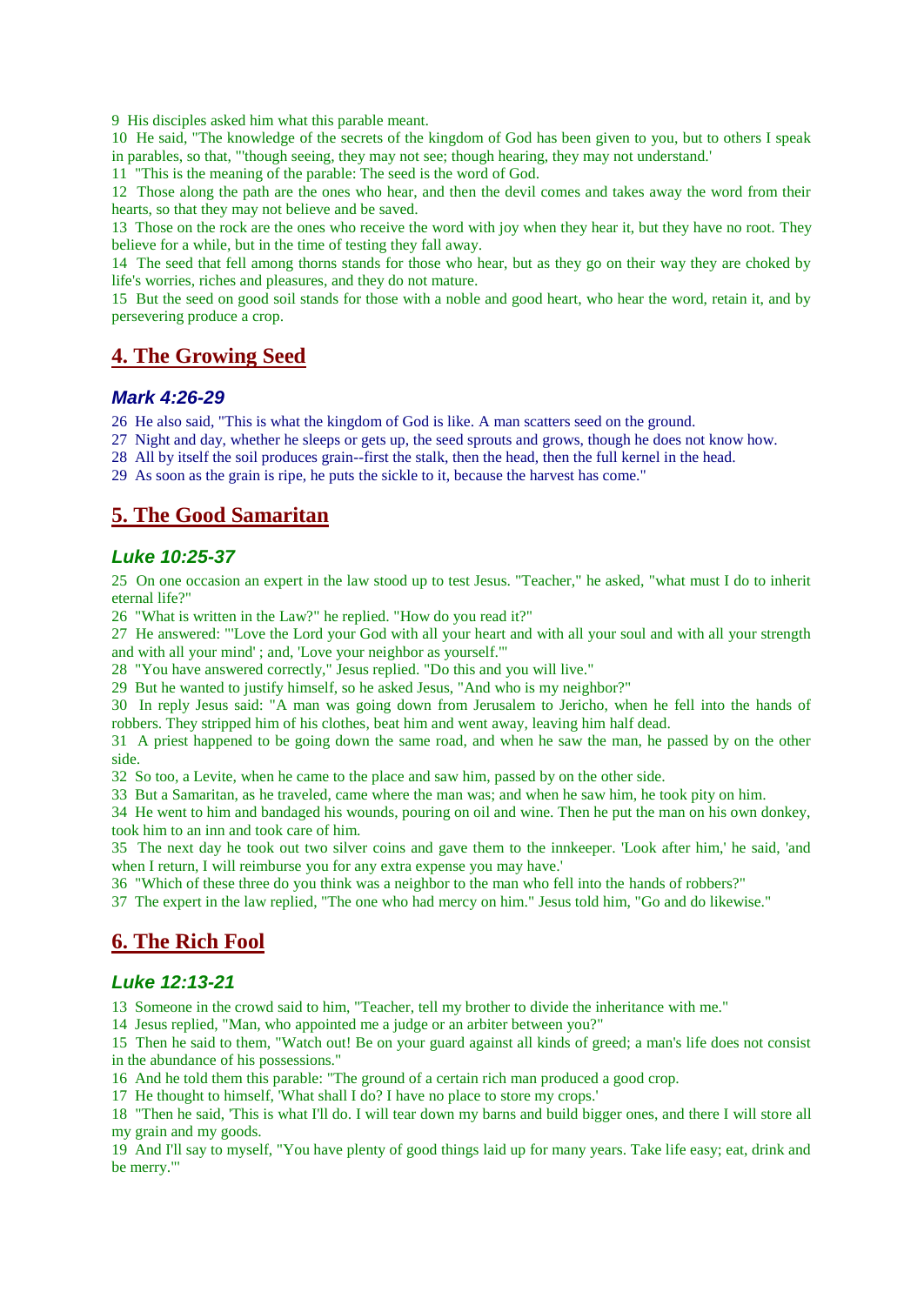20 "But God said to him, 'You fool! This very night your life will be demanded from you. Then who will get what you have prepared for yourself?'

21 "This is how it will be with anyone who stores up things for himself but is not rich toward God."

## **7. Watchfulness**

#### *Luke 12:35-48*

35 "Be dressed ready for service and keep your lamps burning,

36 like men waiting for their master to return from a wedding banquet, so that when he comes and knocks they can immediately open the door for him.

37 It will be good for those servants whose master finds them watching when he comes. I tell you the truth, he will dress himself to serve, will have them recline at the table and will come and wait on them.

38 It will be good for those servants whose master finds them ready, even if he comes in the second or third watch of the night.

39 But understand this: If the owner of the house had known at what hour the thief was coming, he would not have let his house be broken into.

40 You also must be ready, because the Son of Man will come at an hour when you do not expect him."

41 Peter asked, "Lord, are you telling this parable to us, or to everyone?"

42 The Lord answered, "Who then is the faithful and wise manager, whom the master puts in charge of his servants to give them their food allowance at the proper time?

43 It will be good for that servant whom the master finds doing so when he returns.

44 I tell you the truth, he will put him in charge of all his possessions.

45 But suppose the servant says to himself, 'My master is taking a long time in coming,' and he then begins to beat the menservants and maidservants and to eat and drink and get drunk.

46 The master of that servant will come on a day when he does not expect him and at an hour he is not aware of. He will cut him to pieces and assign him a place with the unbelievers.

47 "That servant who knows his master's will and does not get ready or does not do what his master wants will be beaten with many blows.

48 But the one who does not know and does things deserving punishment will be beaten with few blows. From everyone who has been given much, much will be demanded; and from the one who has been entrusted with much, much more will be asked.

## **8. The Fig Tree (1)**

#### *Luke 13:1-9*

1 Now there were some present at that time who told Jesus about the Galileans whose blood Pilate had mixed with their sacrifices.

2 Jesus answered, "Do you think that these Galileans were worse sinners than all the other Galileans because they suffered this way?

3 I tell you, no! But unless you repent, you too will all perish.

4 Or those eighteen who died when the tower in Siloam fell on them--do you think they were more guilty than all the others living in Jerusalem?

5 I tell you, no! But unless you repent, you too will all perish."

6 Then he told this parable: "A man had a fig tree, planted in his vineyard, and he went to look for fruit on it, but did not find any.

7 So he said to the man who took care of the vineyard, 'For three years now I've been coming to look for fruit on this fig tree and haven't found any. Cut it down! Why should it use up the soil?'

8 "'Sir,' the man replied, 'leave it alone for one more year, and I'll dig around it and fertilize it.

9 If it bears fruit next year, fine! If not, then cut it down.'"

### **9. The Mustard Seed**

#### *Matt. 13:31-32*

31 He told them another parable: "The kingdom of heaven is like a mustard seed, which a man took and planted in his field.

32 Though it is the smallest of all your seeds, yet when it grows, it is the largest of garden plants and becomes a tree, so that the birds of the air come and perch in its branches."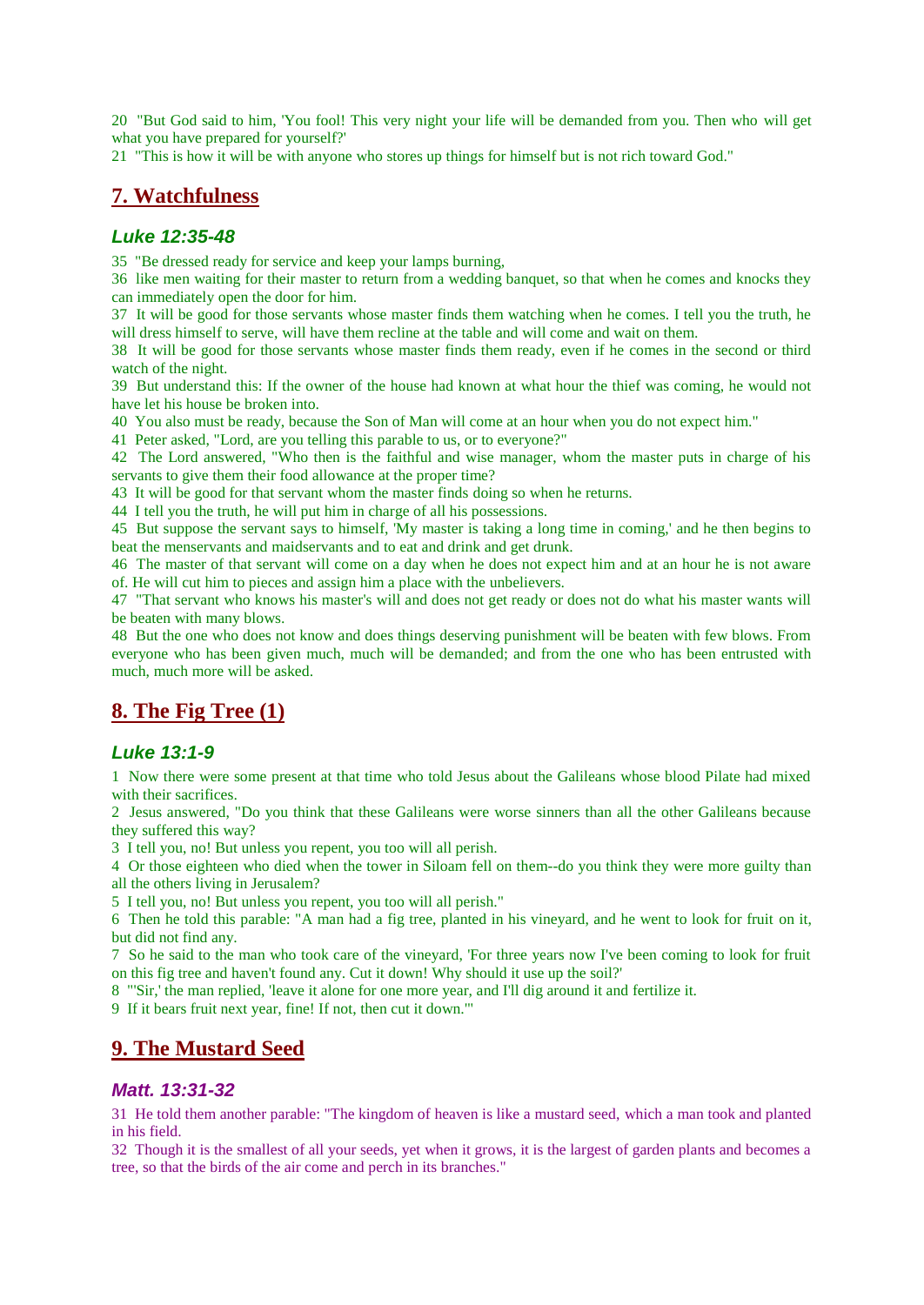#### *Mark 4:30-34*

30 Again he said, "What shall we say the kingdom of God is like, or what parable shall we use to describe it? 31 It is like a mustard seed, which is the smallest seed you plant in the ground.

32 Yet when planted, it grows and becomes the largest of all garden plants, with such big branches that the birds of the air can perch in its shade."

33 With many similar parables Jesus spoke the word to them, as much as they could understand.

34 He did not say anything to them without using a parable. But when he was alone with his own disciples, he explained everything.

#### *Luke 13:18-19*

18 Then Jesus asked, "What is the kingdom of God like? What shall I compare it to?

19 It is like a mustard seed, which a man took and planted in his garden. It grew and became a tree, and the birds of the air perched in its branches."

### **10. The Weeds**

### *Matt. 13:24-30*

24 Jesus told them another parable: "The kingdom of heaven is like a man who sowed good seed in his field.

25 But while everyone was sleeping, his enemy came and sowed weeds among the wheat, and went away.

26 When the wheat sprouted and formed heads, then the weeds also appeared.

27 "The owner's servants came to him and said, 'Sir, didn't you sow good seed in your field? Where then did the weeds come from?'

28 "'An enemy did this,' he replied. "The servants asked him, 'Do you want us to go and pull them up?'

- 29 "'No,' he answered, 'because while you are pulling the weeds, you may root up the wheat with them.
- 30 Let both grow together until the harvest. At that time I will tell the harvesters: First collect the weeds and tie them in bundles to be burned; then gather the wheat and bring it into my barn.'"

### *Matt. 13:36-43*

36 Then he left the crowd and went into the house. His disciples came to him and said, "Explain to us the parable of the weeds in the field."

37 He answered, "The one who sowed the good seed is the Son of Man.

38 The field is the world, and the good seed stands for the sons of the kingdom. The weeds are the sons of the evil one,

39 and the enemy who sows them is the devil. The harvest is the end of the age, and the harvesters are angels.

40 "As the weeds are pulled up and burned in the fire, so it will be at the end of the age.

41 The Son of Man will send out his angels, and they will weed out of his kingdom everything that causes sin and all who do evil.

42 They will throw them into the fiery furnace, where there will be weeping and gnashing of teeth.

43 Then the righteous will shine like the sun in the kingdom of their Father. He who has ears, let him hear.

## **11. The Yeast**

### *Matt. 13:33-35*

33 He told them still another parable: "The kingdom of heaven is like yeast that a woman took and mixed into a large amount of flour until it worked all through the dough."

34 Jesus spoke all these things to the crowd in parables; he did not say anything to them without using a parable.

35 So was fulfilled what was spoken through the prophet: "I will open my mouth in parables, I will utter things hidden since the creation of the world."

### *Luke 13:20-21*

20 Again he asked, "What shall I compare the kingdom of God to?

21 It is like yeast that a woman took and mixed into a large amount of flour until it worked all through the dough."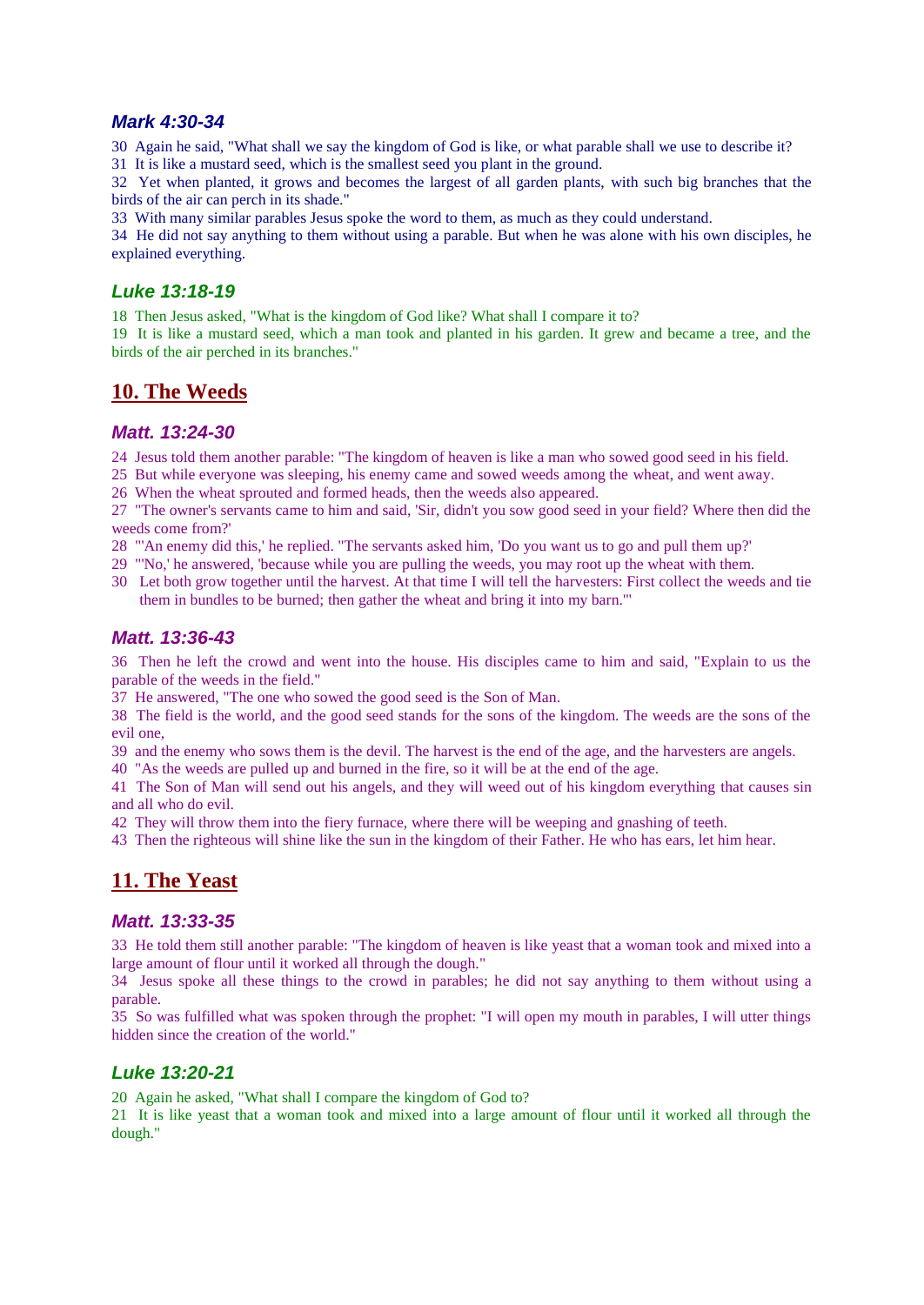## **12. The Hidden Treasure**

#### *Matt. 13:44-46*

44 "The kingdom of heaven is like treasure hidden in a field. When a man found it, he hid it again, and then in his joy went and sold all he had and bought that field.

45 "Again, the kingdom of heaven is like a merchant looking for fine pearls.

46 When he found one of great value, he went away and sold everything he had and bought it.

## **13. The Net**

#### *Matt. 13:47-52*

47 "Once again, the kingdom of heaven is like a net that was let down into the lake and caught all kinds of fish. 48 When it was full, the fishermen pulled it up on the shore. Then they sat down and collected the good fish in baskets, but threw the bad away.

49 This is how it will be at the end of the age. The angels will come and separate the wicked from the righteous 50 and throw them into the fiery furnace, where there will be weeping and gnashing of teeth.

51 "Have you understood all these things?" Jesus asked. "Yes," they replied.

52 He said to them, "Therefore every teacher of the law who has been instructed about the kingdom of heaven is like the owner of a house who brings out of his storeroom new treasures as well as old."

## **14. The Wedding Feast**

### *Luke 14:1-14*

1 One Sabbath, when Jesus went to eat in the house of a prominent Pharisee, he was being carefully watched.

2 There in front of him was a man suffering from dropsy.

3 Jesus asked the Pharisees and experts in the law, "Is it lawful to heal on the Sabbath or not?"

4 But they remained silent. So taking hold of the man, he healed him and sent him away.

5 Then he asked them, "If one of you has a son or an ox that falls into a well on the Sabbath day, will you not immediately pull him out?"

6 And they had nothing to say.

7 When he noticed how the guests picked the places of honor at the table, he told them this parable:

8 "When someone invites you to a wedding feast, do not take the place of honor, for a person more distinguished than you may have been invited.

9 If so, the host who invited both of you will come and say to you, 'Give this man your seat.' Then, humiliated, you will have to take the least important place.

10 But when you are invited, take the lowest place, so that when your host comes, he will say to you, 'Friend, move up to a better place.' Then you will be honored in the presence of all your fellow guests.

11 For everyone who exalts himself will be humbled, and he who humbles himself will be exalted."

12 Then Jesus said to his host, "When you give a luncheon or dinner, do not invite your friends, your brothers or relatives, or your rich neighbors; if you do, they may invite you back and so you will be repaid.

13 But when you give a banquet, invite the poor, the crippled, the lame, the blind,

14 and you will be blessed. Although they cannot repay you, you will be repaid at the resurrection of the righteous."

## **15. Clean and Unclean**

#### *Matt. 15:1-20*

15:1 Then some Pharisees and teachers of the law came to Jesus from Jerusalem and asked,

2 "Why do your disciples break the tradition of the elders? They don't wash their hands before they eat!"

3 Jesus replied, "And why do you break the command of God for the sake of your tradition?

4 For God said, 'Honor your father and mother' and 'Anyone who curses his father or mother must be put to death.'

5 But you say that if a man says to his father or mother, 'Whatever help you might otherwise have received from me is a gift devoted to God,'

6 he is not to 'honor his father ' with it. Thus you nullify the word of God for the sake of your tradition.

7 You hypocrites! Isaiah was right when he prophesied about you:

8 "'These people honor me with their lips, but their hearts are far from me.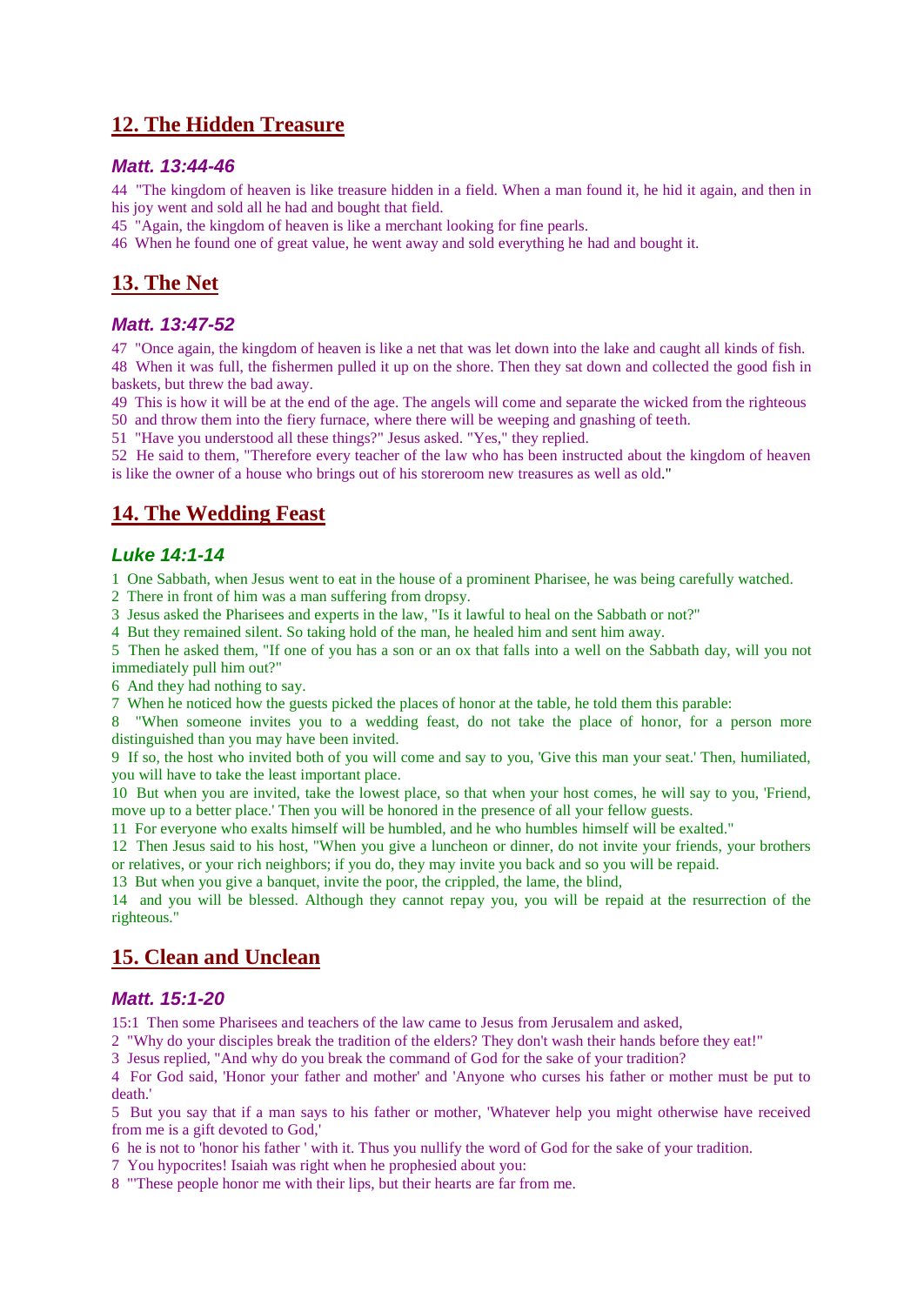9 They worship me in vain; their teachings are but rules taught by men.'"

10 Jesus called the crowd to him and said, "Listen and understand.

11 What goes into a man's mouth does not make him 'unclean,' but what comes out of his mouth, that is what makes him 'unclean.'"

12 Then the disciples came to him and asked, "Do you know that the Pharisees were offended when they heard this?"

- 13 He replied, "Every plant that my heavenly Father has not planted will be pulled up by the roots.
- 14 Leave them; they are blind guides. If a blind man leads a blind man, both will fall into a pit."
- 15 Peter said, "Explain the parable to us."
- 16 "Are you still so dull?" Jesus asked them.
- 17 "Don't you see that whatever enters the mouth goes into the stomach and then out of the body?
- 18 But the things that come out of the mouth come from the heart, and these make a man 'unclean.'
- 19 For out of the heart come evil thoughts, murder, adultery, sexual immorality, theft, false testimony, slander.
- 20 These are what make a man 'unclean'; but eating with unwashed hands does not make him 'unclean.'"

### *Mark 7:1-23*

7:1 The Pharisees and some of the teachers of the law who had come from Jerusalem gathered around Jesus and 2 saw some of his disciples eating food with hands that were "unclean," that is, unwashed.

3 (The Pharisees and all the Jews do not eat unless they give their hands a ceremonial washing, holding to the tradition of the elders.

4 When they come from the marketplace they do not eat unless they wash. And they observe many other traditions, such as the washing of cups, pitchers and kettles.)

5 So the Pharisees and teachers of the law asked Jesus, "Why don't your disciples live according to the tradition of the elders instead of eating their food with 'unclean' hands?"

6 He replied, "Isaiah was right when he prophesied about you hypocrites; as it is written: "'These people honor me with their lips, but their hearts are far from me.

7 They worship me in vain; their teachings are but rules taught by men.'

8 You have let go of the commands of God and are holding on to the traditions of men."

9 And he said to them: "You have a fine way of setting aside the commands of God in order to observe your own traditions!

10 For Moses said, 'Honor your father and your mother,' and, 'Anyone who curses his father or mother must be put to death.'

11 But you say that if a man says to his father or mother: 'Whatever help you might otherwise have received from me is Corban' (that is, a gift devoted to God),

12 then you no longer let him do anything for his father or mother.

13 Thus you nullify the word of God by your tradition that you have handed down. And you do many things like that."

14 Again Jesus called the crowd to him and said, "Listen to me, everyone, and understand this.

15 Nothing outside a man can make him 'unclean' by going into him. Rather, it is what comes out of a man that makes him 'unclean.'"

16

17 After he had left the crowd and entered the house, his disciples asked him about this parable.

18 "Are you so dull?" he asked. "Don't you see that nothing that enters a man from the outside can make him 'unclean'?

19 For it doesn't go into his heart but into his stomach, and then out of his body." (In saying this, Jesus declared all foods "clean.")

20 He went on: "What comes out of a man is what makes him 'unclean.'

21 For from within, out of men's hearts, come evil thoughts, sexual immorality, theft, murder, adultery,

22 greed, malice, deceit, lewdness, envy, slander, arrogance and folly.

23 All these evils come from inside and make a man 'unclean.'"

## **16. The Lost Sheep**

#### *Matt. 18:10-14*

10 "See that you do not look down on one of these little ones. For I tell you that their angels in heaven always see the face of my Father in heaven.

11

12 "What do you think? If a man owns a hundred sheep, and one of them wanders away, will he not leave the ninety-nine on the hills and go to look for the one that wandered off?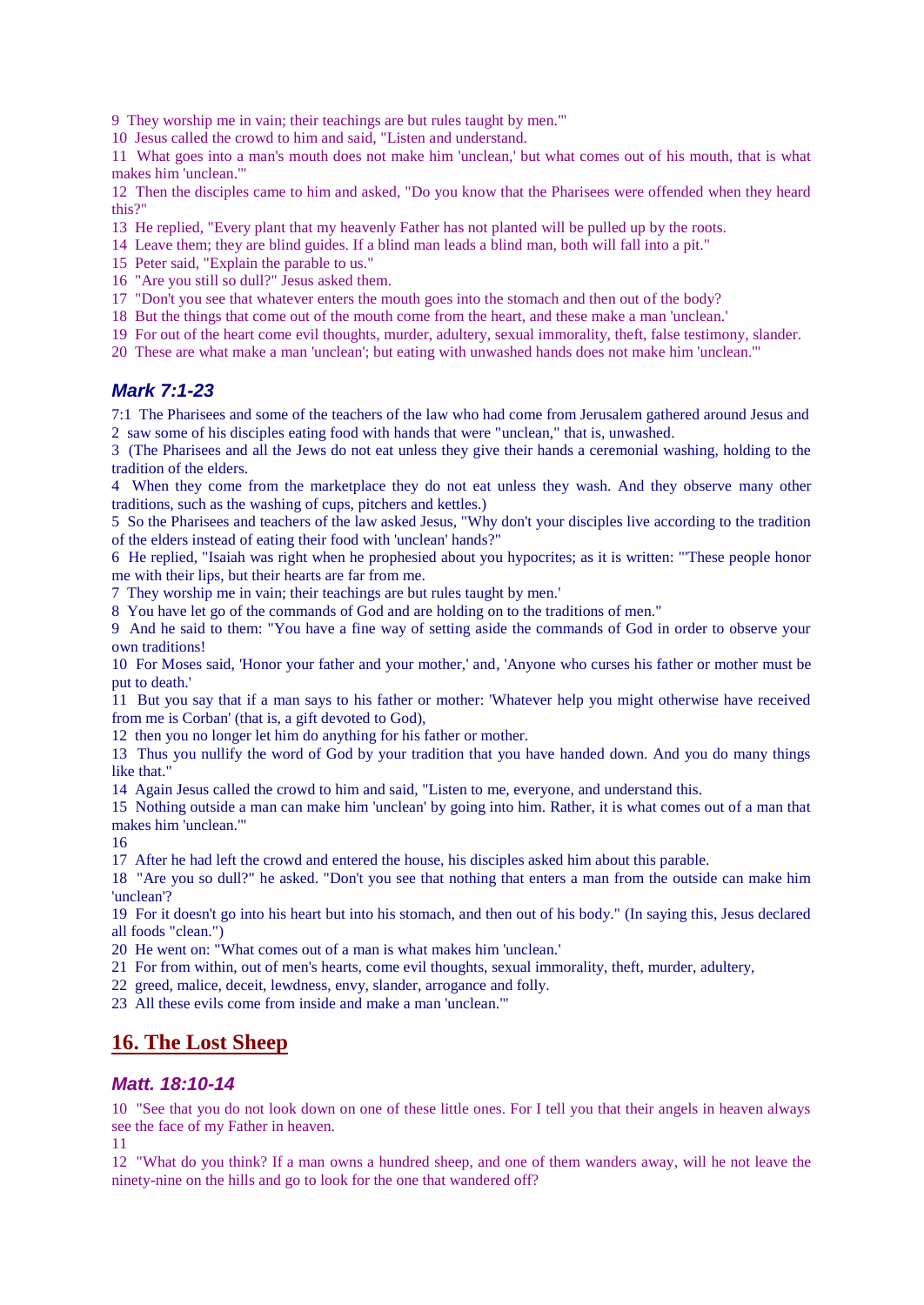13 And if he finds it, I tell you the truth, he is happier about that one sheep than about the ninety-nine that did not wander off.

14 In the same way your Father in heaven is not willing that any of these little ones should be lost.

### *Luke 15:1-7*

1 Now the tax collectors and "sinners" were all gathering around to hear him.

2 But the Pharisees and the teachers of the law muttered, "This man welcomes sinners and eats with them."

3 Then Jesus told them this parable:

4 "Suppose one of you has a hundred sheep and loses one of them. Does he not leave the ninety-nine in the open country and go after the lost sheep until he finds it?

5 And when he finds it, he joyfully puts it on his shoulders

6 and goes home. Then he calls his friends and neighbors together and says, 'Rejoice with me; I have found my lost sheep.'

7 I tell you that in the same way there will be more rejoicing in heaven over one sinner who repents than over ninety-nine righteous persons who do not need to repent.

### **17. The Lost Coin**

#### *Luke 15:8-10*

8 "Or suppose a woman has ten silver coins and loses one. Does she not light a lamp, sweep the house and search carefully until she finds it?

9 And when she finds it, she calls her friends and neighbors together and says, 'Rejoice with me; I have found my lost coin.'

10 In the same way, I tell you, there is rejoicing in the presence of the angels of God over one sinner who repents."

### **18. The Lost Son**

#### *Luke 15:11-32*

11 Jesus continued: "There was a man who had two sons.

12 The younger one said to his father, 'Father, give me my share of the estate.' So he divided his property between them.

13 "Not long after that, the younger son got together all he had, set off for a distant country and there squandered his wealth in wild living.

14 After he had spent everything, there was a severe famine in that whole country, and he began to be in need.

15 So he went and hired himself out to a citizen of that country, who sent him to his fields to feed pigs.

16 He longed to fill his stomach with the pods that the pigs were eating, but no one gave him anything.

17 "When he came to his senses, he said, 'How many of my father's hired men have food to spare, and here I am starving to death!

18 I will set out and go back to my father and say to him: Father, I have sinned against heaven and against you.

19 I am no longer worthy to be called your son; make me like one of your hired men.'

20 So he got up and went to his father. "But while he was still a long way off, his father saw him and was filled with compassion for him; he ran to his son, threw his arms around him and kissed him.

21 "The son said to him, 'Father, I have sinned against heaven and against you. I am no longer worthy to be called your son.'

22 "But the father said to his servants, 'Quick! Bring the best robe and put it on him. Put a ring on his finger and sandals on his feet.

23 Bring the fattened calf and kill it. Let's have a feast and celebrate.

24 For this son of mine was dead and is alive again; he was lost and is found.' So they began to celebrate.

25 "Meanwhile, the older son was in the field. When he came near the house, he heard music and dancing.

26 So he called one of the servants and asked him what was going on.

27 'Your brother has come,' he replied, 'and your father has killed the fattened calf because he has him back safe and sound.'

28 "The older brother became angry and refused to go in. So his father went out and pleaded with him.

29 But he answered his father, 'Look! All these years I've been slaving for you and never disobeyed your orders. Yet you never gave me even a young goat so I could celebrate with my friends.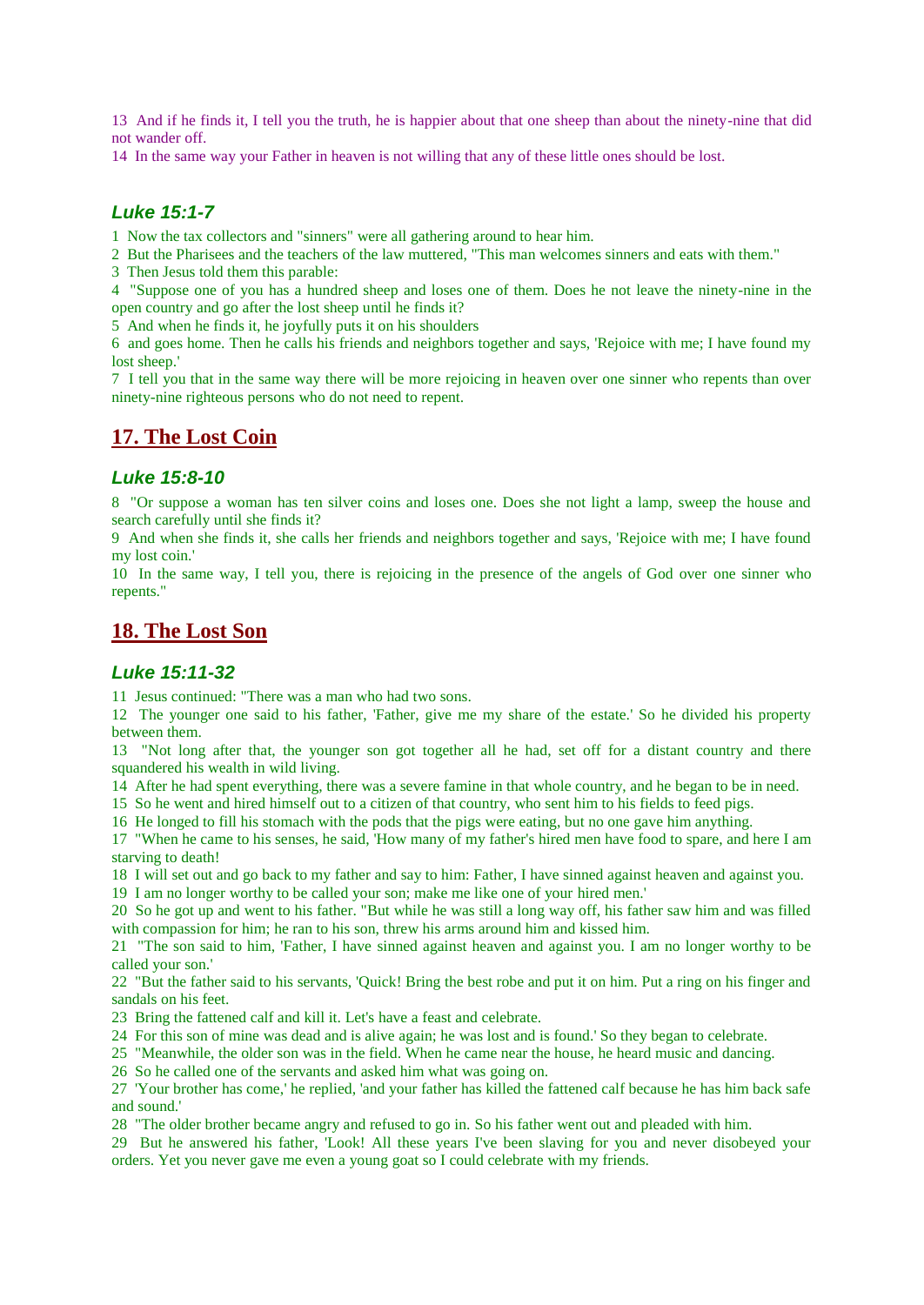30 But when this son of yours who has squandered your property with prostitutes comes home, you kill the fattened calf for him!'

31 "'My son,' the father said, 'you are always with me, and everything I have is yours.

32 But we had to celebrate and be glad, because this brother of yours was dead and is alive again; he was lost and is found.'"

## **19. The Unmerciful Servant**

#### *Matt. 18:21-35*

21 Then Peter came to Jesus and asked, "Lord, how many times shall I forgive my brother when he sins against me? Up to seven times?"

22 Jesus answered, "I tell you, not seven times, but seventy-seven times.

23 "Therefore, the kingdom of heaven is like a king who wanted to settle accounts with his servants.

24 As he began the settlement, a man who owed him ten thousand talents was brought to him.

25 Since he was not able to pay, the master ordered that he and his wife and his children and all that he had be sold to repay the debt.

26 "The servant fell on his knees before him. 'Be patient with me,' he begged, 'and I will pay back everything.'

27 The servant's master took pity on him, canceled the debt and let him go.

28 "But when that servant went out, he found one of his fellow servants who owed him a hundred denarii. He grabbed him and began to choke him. 'Pay back what you owe me!' he demanded.

29 "His fellow servant fell to his knees and begged him, 'Be patient with me, and I will pay you back.'

30 "But he refused. Instead, he went off and had the man thrown into prison until he could pay the debt.

31 When the other servants saw what had happened, they were greatly distressed and went and told their master everything that had happened.

32 "Then the master called the servant in. 'You wicked servant,' he said, 'I canceled all that debt of yours because you begged me to.

33 Shouldn't you have had mercy on your fellow servant just as I had on you?'

34 In anger his master turned him over to the jailers to be tortured, until he should pay back all he owed.

35 "This is how my heavenly Father will treat each of you unless you forgive your brother from your heart."

## **20. The Workers in the Vineyard**

### *Matt. 20:1-16*

20:1 "For the kingdom of heaven is like a landowner who went out early in the morning to hire men to work in his vineyard.

2 He agreed to pay them a denarius for the day and sent them into his vineyard.

3 "About the third hour he went out and saw others standing in the marketplace doing nothing.

4 He told them, 'You also go and work in my vineyard, and I will pay you whatever is right.'

5 So they went. "He went out again about the sixth hour and the ninth hour and did the same thing.

6 About the eleventh hour he went out and found still others standing around. He asked them, 'Why have you been standing here all day long doing nothing?'

7 "'Because no one has hired us,' they answered. "He said to them, 'You also go and work in my vineyard.'

8 "When evening came, the owner of the vineyard said to his foreman, 'Call the workers and pay them their wages, beginning with the last ones hired and going on to the first.'

9 "The workers who were hired about the eleventh hour came and each received a denarius.

10 So when those came who were hired first, they expected to receive more. But each one of them also received a denarius.

11 When they received it, they began to grumble against the landowner.

12 'These men who were hired last worked only one hour,' they said, 'and you have made them equal to us who have borne the burden of the work and the heat of the day.'

13 "But he answered one of them, 'Friend, I am not being unfair to you. Didn't you agree to work for a denarius?

14 Take your pay and go. I want to give the man who was hired last the same as I gave you.

15 Don't I have the right to do what I want with my own money? Or are you envious because I am generous?'

16 "So the last will be first, and the first will be last."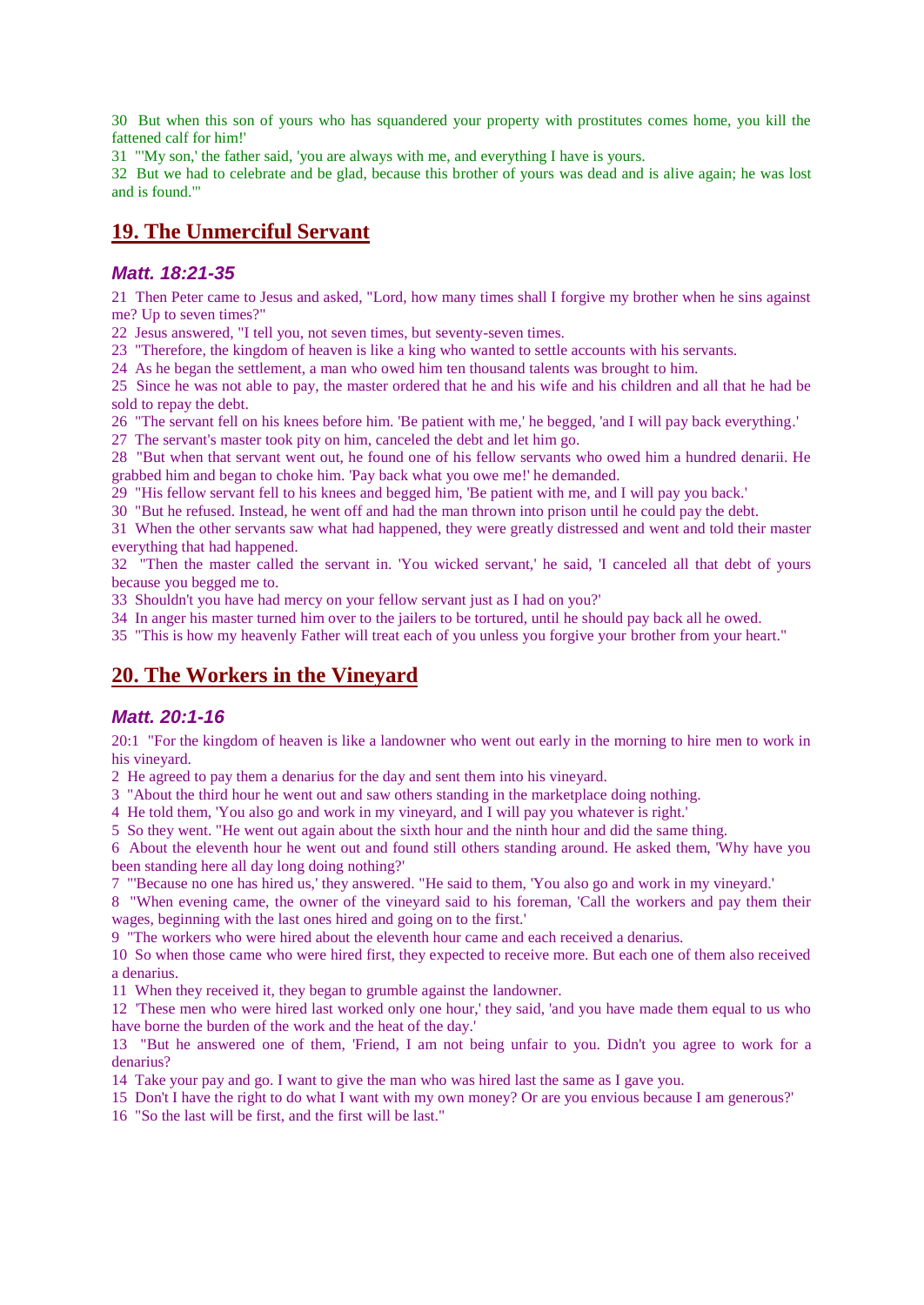## **21. The Two Sons**

#### *Matt. 21:28-32*

28 "What do you think? There was a man who had two sons. He went to the first and said, 'Son, go and work today in the vineyard.'

29 "'I will not,' he answered, but later he changed his mind and went.

30 "Then the father went to the other son and said the same thing. He answered, 'I will, sir,' but he did not go.

31 "Which of the two did what his father wanted?" "The first," they answered. Jesus said to them, "I tell you the truth, the tax collectors and the prostitutes are entering the kingdom of God ahead of you.

32 For John came to you to show you the way of righteousness, and you did not believe him, but the tax collectors and the prostitutes did. And even after you saw this, you did not repent and believe him.

## **22. The Tenants**

#### *Matt. 21:33-46*

33 "Listen to another parable: There was a landowner who planted a vineyard. He put a wall around it, dug a winepress in it and built a watchtower. Then he rented the vineyard to some farmers and went away on a journey.

34 When the harvest time approached, he sent his servants to the tenants to collect his fruit.

35 "The tenants seized his servants; they beat one, killed another, and stoned a third.

36 Then he sent other servants to them, more than the first time, and the tenants treated them the same way.

37 Last of all, he sent his son to them. 'They will respect my son,' he said.

38 "But when the tenants saw the son, they said to each other, 'This is the heir. Come, let's kill him and take his inheritance.'

39 So they took him and threw him out of the vineyard and killed him.

40 "Therefore, when the owner of the vineyard comes, what will he do to those tenants?"

41 "He will bring those wretches to a wretched end," they replied, "and he will rent the vineyard to other tenants, who will give him his share of the crop at harvest time."

42 Jesus said to them, "Have you never read in the Scriptures: "'The stone the builders rejected has become the capstone ; the Lord has done this, and it is marvelous in our eyes'?

43 "Therefore I tell you that the kingdom of God will be taken away from you and given to a people who will produce its fruit.

44 He who falls on this stone will be broken to pieces, but he on whom it falls will be crushed."

45 When the chief priests and the Pharisees heard Jesus' parables, they knew he was talking about them.

46 They looked for a way to arrest him, but they were afraid of the crowd because the people held that he was a prophet.

### *Mark 12:1-12*

1 He then began to speak to them in parables: "A man planted a vineyard. He put a wall around it, dug a pit for the winepress and built a watchtower. Then he rented the vineyard to some farmers and went away on a journey.

2 At harvest time he sent a servant to the tenants to collect from them some of the fruit of the vineyard.

3 But they seized him, beat him and sent him away empty-handed.

4 Then he sent another servant to them; they struck this man on the head and treated him shamefully.

5 He sent still another, and that one they killed. He sent many others; some of them they beat, others they killed.

6 "He had one left to send, a son, whom he loved. He sent him last of all, saying, 'They will respect my son.'

7 "But the tenants said to one another, 'This is the heir. Come, let's kill him, and the inheritance will be ours.'

8 So they took him and killed him, and threw him out of the vineyard.

9 "What then will the owner of the vineyard do? He will come and kill those tenants and give the vineyard to others.

10 Haven't you read this scripture: "'The stone the builders rejected has become the capstone ;

11 the Lord has done this, and it is marvelous in our eyes'?"

12 Then they looked for a way to arrest him because they knew he had spoken the parable against them. But they were afraid of the crowd; so they left him and went away.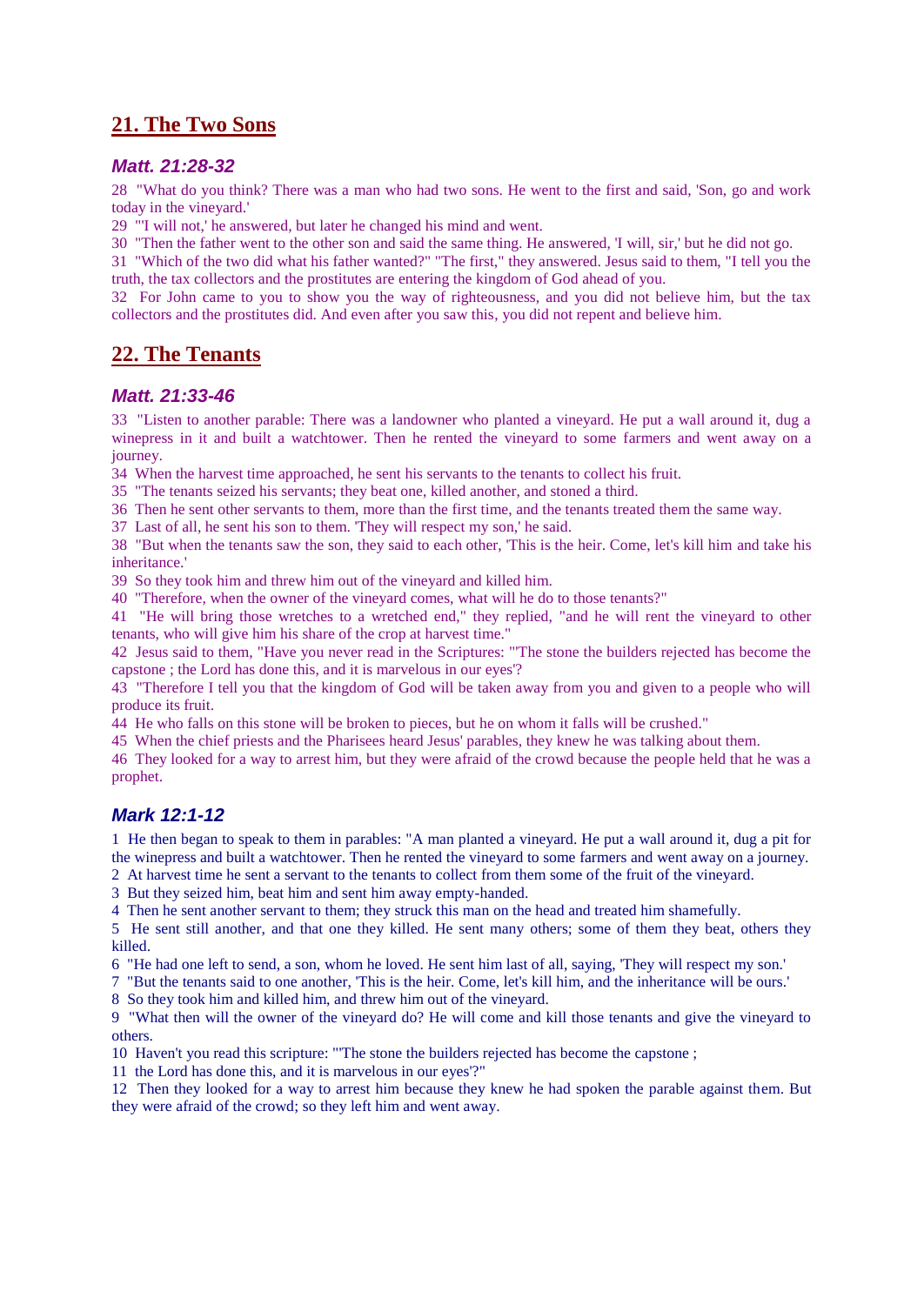### *Luke 20:9-19*

9 He went on to tell the people this parable: "A man planted a vineyard, rented it to some farmers and went away for a long time.

10 At harvest time he sent a servant to the tenants so they would give him some of the fruit of the vineyard. But the tenants beat him and sent him away empty-handed.

11 He sent another servant, but that one also they beat and treated shamefully and sent away empty-handed.

12 He sent still a third, and they wounded him and threw him out.

13 "Then the owner of the vineyard said, 'What shall I do? I will send my son, whom I love; perhaps they will respect him.'

14 "But when the tenants saw him, they talked the matter over. 'This is the heir,' they said. 'Let's kill him, and the inheritance will be ours.'

15 So they threw him out of the vineyard and killed him. "What then will the owner of the vineyard do to them?

16 He will come and kill those tenants and give the vineyard to others." When the people heard this, they said, "May this never be!"

17 Jesus looked directly at them and asked, "Then what is the meaning of that which is written: "'The stone the builders rejected has become the capstone '?

18 Everyone who falls on that stone will be broken to pieces, but he on whom it falls will be crushed."

19 The teachers of the law and the chief priests looked for a way to arrest him immediately, because they knew he had spoken this parable against them. But they were afraid of the people.

### **23. The Great Banquet**

#### *Matt. 22:1-14*

1 Jesus spoke to them again in parables, saying:

2 "The kingdom of heaven is like a king who prepared a wedding banquet for his son.

3 He sent his servants to those who had been invited to the banquet to tell them to come, but they refused to come.

4 "Then he sent some more servants and said, 'Tell those who have been invited that I have prepared my dinner: My oxen and fattened cattle have been butchered, and everything is ready. Come to the wedding banquet.'

5 "But they paid no attention and went off--one to his field, another to his business.

6 The rest seized his servants, mistreated them and killed them.

7 The king was enraged. He sent his army and destroyed those murderers and burned their city.

8 "Then he said to his servants, 'The wedding banquet is ready, but those I invited did not deserve to come.

9 Go to the street corners and invite to the banquet anyone you find.'

10 So the servants went out into the streets and gathered all the people they could find, both good and bad, and the wedding hall was filled with guests.

11 "But when the king came in to see the guests, he noticed a man there who was not wearing wedding clothes.

12 'Friend,' he asked, 'how did you get in here without wedding clothes?' The man was speechless.

13 "Then the king told the attendants, 'Tie him hand and foot, and throw him outside, into the darkness, where there will be weeping and gnashing of teeth.'

14 "For many are invited, but few are chosen."

### *Luke 14:15-24*

15 When one of those at the table with him heard this, he said to Jesus, "Blessed is the man who will eat at the feast in the kingdom of God."

16 Jesus replied: "A certain man was preparing a great banquet and invited many guests.

17 At the time of the banquet he sent his servant to tell those who had been invited, 'Come, for everything is now ready.'

18 "But they all alike began to make excuses. The first said, 'I have just bought a field, and I must go and see it. Please excuse me.'

19 "Another said, 'I have just bought five yoke of oxen, and I'm on my way to try them out. Please excuse me.'

20 "Still another said, 'I just got married, so I can't come.'

21 "The servant came back and reported this to his master. Then the owner of the house became angry and ordered his servant, 'Go out quickly into the streets and alleys of the town and bring in the poor, the crippled, the blind and the lame.'

22 "'Sir,' the servant said, 'what you ordered has been done, but there is still room.'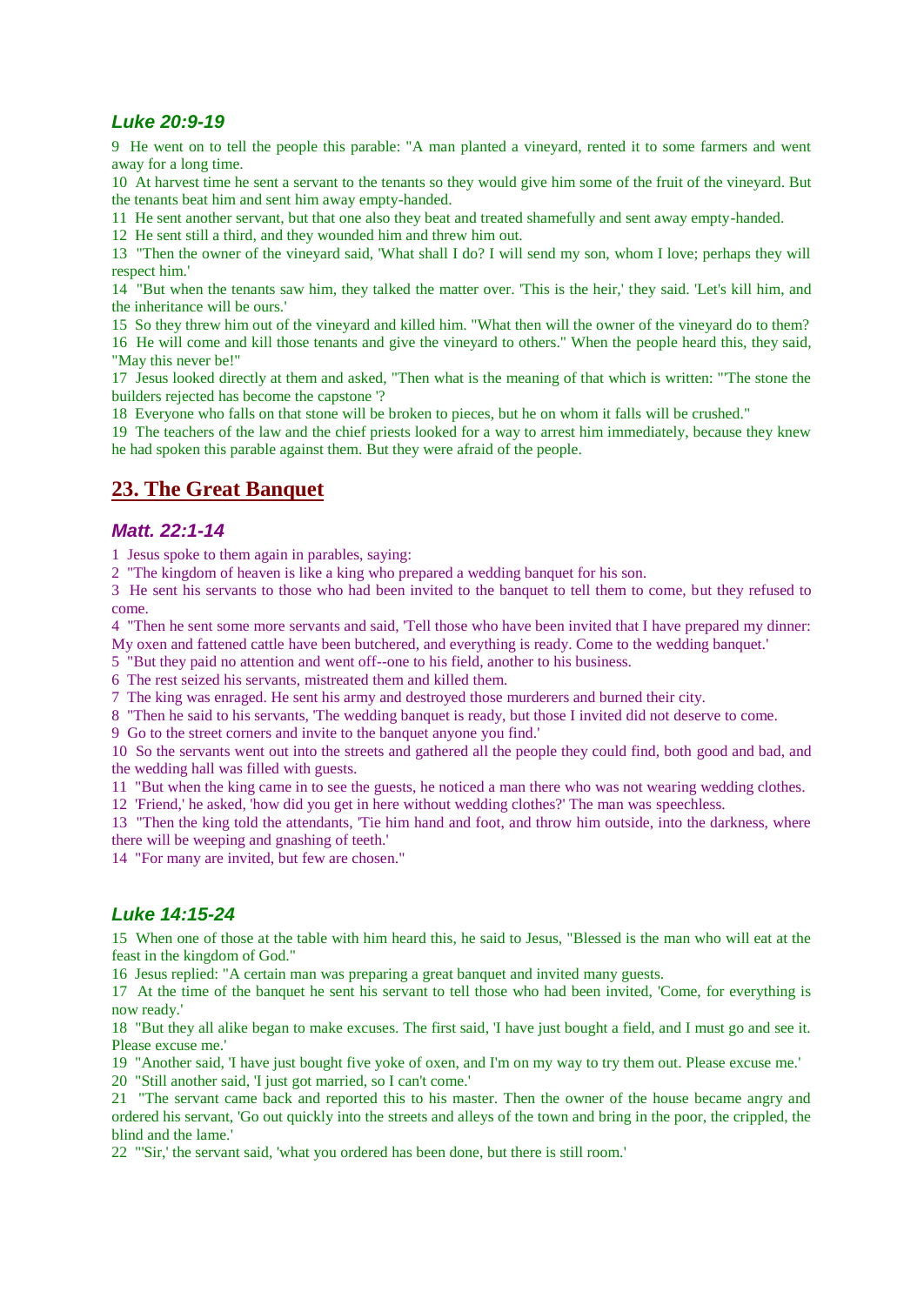23 "Then the master told his servant, 'Go out to the roads and country lanes and make them come in, so that my house will be full.

24 I tell you, not one of those men who were invited will get a taste of my banquet.'"

## **24. The Shrewd Manager**

### *Luke 16:1-15*

16:1 Jesus told his disciples: "There was a rich man whose manager was accused of wasting his possessions.

2 So he called him in and asked him, 'What is this I hear about you? Give an account of your management, because you cannot be manager any longer.'

3 "The manager said to himself, 'What shall I do now? My master is taking away my job. I'm not strong enough to dig, and I'm ashamed to beg--

4 I know what I'll do so that, when I lose my job here, people will welcome me into their houses.'

5 "So he called in each one of his master's debtors. He asked the first, 'How much do you owe my master?'

6 "'Eight hundred gallons of olive oil,' he replied. "The manager told him, 'Take your bill, sit down quickly, and make it four hundred.'

7 "Then he asked the second, 'And how much do you owe?' "'A thousand bushels of wheat,' he replied. "He told him, 'Take your bill and make it eight hundred.'

8 "The master commended the dishonest manager because he had acted shrewdly. For the people of this world are more shrewd in dealing with their own kind than are the people of the light.

9 I tell you, use worldly wealth to gain friends for yourselves, so that when it is gone, you will be welcomed into eternal dwellings.

10 "Whoever can be trusted with very little can also be trusted with much, and whoever is dishonest with very little will also be dishonest with much.

11 So if you have not been trustworthy in handling worldly wealth, who will trust you with true riches?

12 And if you have not been trustworthy with someone else's property, who will give you property of your own?

13 "No servant can serve two masters. Either he will hate the one and love the other, or he will be devoted to the one and despise the other. You cannot serve both God and Money."

14 The Pharisees, who loved money, heard all this and were sneering at Jesus.

15 He said to them, "You are the ones who justify yourselves in the eyes of men, but God knows your hearts. What is highly valued among men is detestable in God's sight.

## **25. The Persistent Widow**

### *Luke 18:1-8*

18:1 Then Jesus told his disciples a parable to show them that they should always pray and not give up.

2 He said: "In a certain town there was a judge who neither feared God nor cared about men.

3 And there was a widow in that town who kept coming to him with the plea, 'Grant me justice against my adversary.'

4 "For some time he refused. But finally he said to himself, 'Even though I don't fear God or care about men,

5 yet because this widow keeps bothering me, I will see that she gets justice, so that she won't eventually wear me out with her coming!'"

6 And the Lord said, "Listen to what the unjust judge says.

7 And will not God bring about justice for his chosen ones, who cry out to him day and night? Will he keep putting them off?

8 I tell you, he will see that they get justice, and quickly. However, when the Son of Man comes, will he find faith on the earth?"

## **26. The Pharisee and the Tax Collector**

### *Luke 18:9-14*

9 To some who were confident of their own righteousness and looked down on everybody else, Jesus told this parable:

10 "Two men went up to the temple to pray, one a Pharisee and the other a tax collector.

11 The Pharisee stood up and prayed about himself: 'God, I thank you that I am not like other men--robbers, evildoers, adulterers--or even like this tax collector.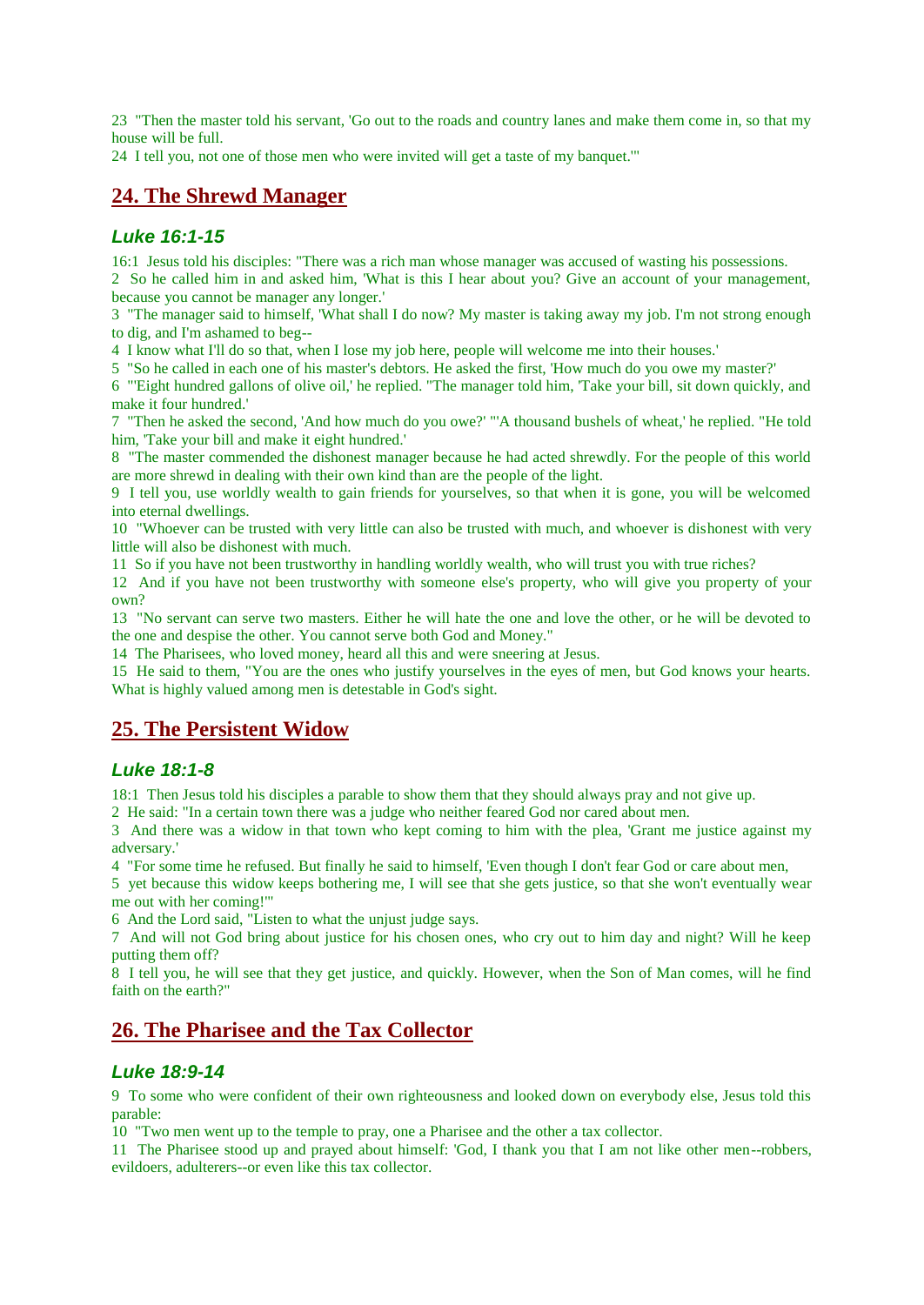12 I fast twice a week and give a tenth of all I get.'

13 "But the tax collector stood at a distance. He would not even look up to heaven, but beat his breast and said, 'God, have mercy on me, a sinner.'

14 "I tell you that this man, rather than the other, went home justified before God. For everyone who exalts himself will be humbled, and he who humbles himself will be exalted."

### **27. The Ten Virgins**

#### *Matt. 25:1-13*

1 "At that time the kingdom of heaven will be like ten virgins who took their lamps and went out to meet the bridegroom.

2 Five of them were foolish and five were wise.

- 3 The foolish ones took their lamps but did not take any oil with them.
- 4 The wise, however, took oil in jars along with their lamps.
- 5 The bridegroom was a long time in coming, and they all became drowsy and fell asleep.
- 6 "At midnight the cry rang out: 'Here's the bridegroom! Come out to meet him!'
- 7 "Then all the virgins woke up and trimmed their lamps.

8 The foolish ones said to the wise, 'Give us some of your oil; our lamps are going out.'

9 "'No,' they replied, 'there may not be enough for both us and you. Instead, go to those who sell oil and buy some for yourselves.'

10 "But while they were on their way to buy the oil, the bridegroom arrived. The virgins who were ready went in with him to the wedding banquet. And the door was shut.

- 11 "Later the others also came. 'Sir! Sir!' they said. 'Open the door for us!'
- 12 "But he replied, 'I tell you the truth, I don't know you.'
- 13 "Therefore keep watch, because you do not know the day or the hour.

### **28. The Talents/ Ten Minas**

#### *Matt. 25:14-30*

14 "Again, it will be like a man going on a journey, who called his servants and entrusted his property to them.

15 To one he gave five talents of money, to another two talents, and to another one talent, each according to his ability. Then he went on his journey.

16 The man who had received the five talents went at once and put his money to work and gained five more.

17 So also, the one with the two talents gained two more.

18 But the man who had received the one talent went off, dug a hole in the ground and hid his master's money.

19 "After a long time the master of those servants returned and settled accounts with them.

20 The man who had received the five talents brought the other five. 'Master,' he said, 'you entrusted me with five talents. See, I have gained five more.'

21 "His master replied, 'Well done, good and faithful servant! You have been faithful with a few things; I will put you in charge of many things. Come and share your master's happiness!'

22 "The man with the two talents also came. 'Master,' he said, 'you entrusted me with two talents; see, I have gained two more.'

23 "His master replied, 'Well done, good and faithful servant! You have been faithful with a few things; I will put you in charge of many things. Come and share your master's happiness!'

24 "Then the man who had received the one talent came. 'Master,' he said, 'I knew that you are a hard man, harvesting where you have not sown and gathering where you have not scattered seed.

25 So I was afraid and went out and hid your talent in the ground. See, here is what belongs to you.'

26 "His master replied, 'You wicked, lazy servant! So you knew that I harvest where I have not sown and gather where I have not scattered seed?

27 Well then, you should have put my money on deposit with the bankers, so that when I returned I would have received it back with interest.

28 "'Take the talent from him and give it to the one who has the ten talents.

29 For everyone who has will be given more, and he will have an abundance. Whoever does not have, even what he has will be taken from him.

30 And throw that worthless servant outside, into the darkness, where there will be weeping and gnashing of teeth.'